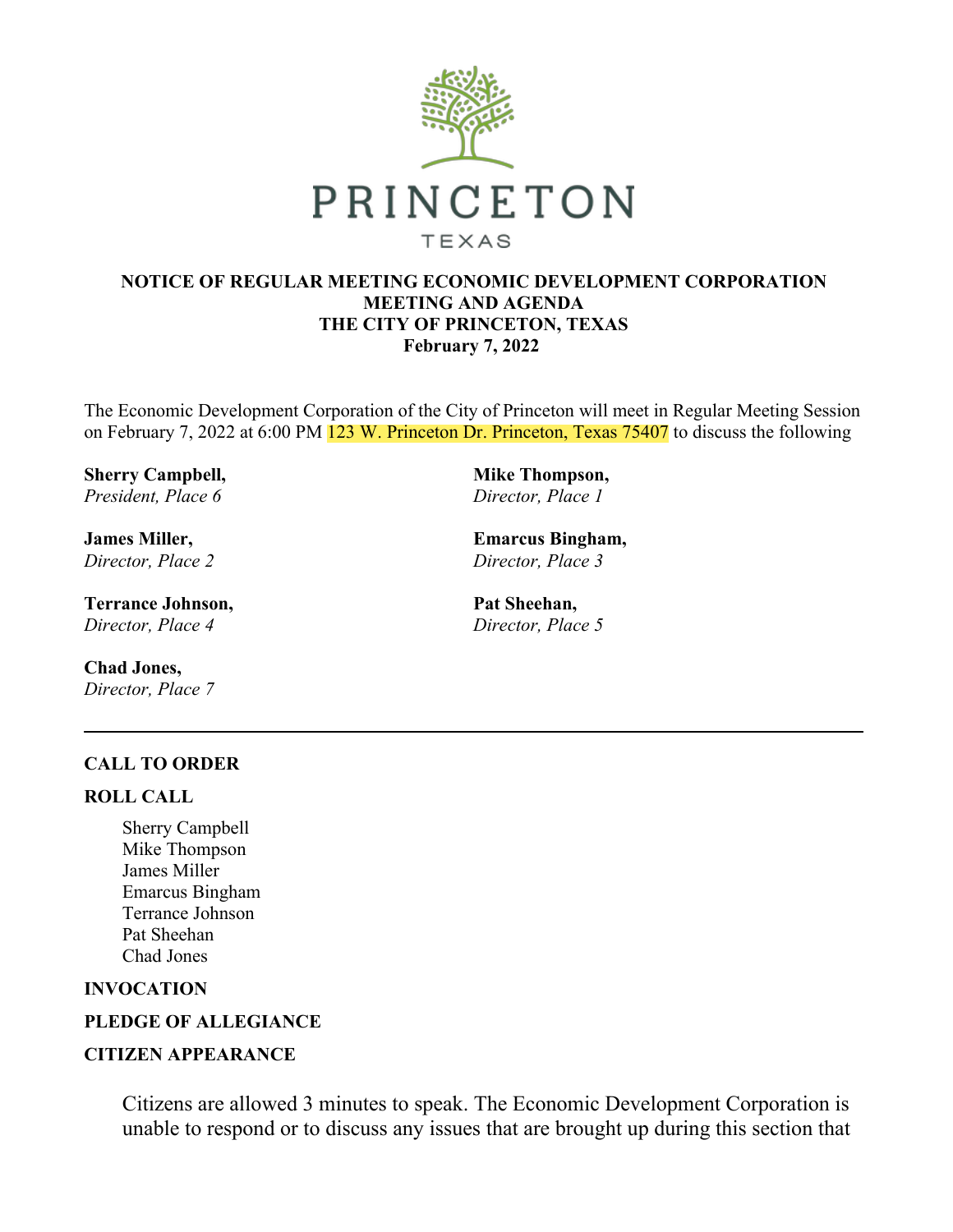are not on the agenda, other than to make statements of specific factual information in response to a citizens inquiry or to recite existing policy in response to any inquiry.

### **CONSENT AGENDA**

All consent agenda items listed are considered to be routine by the Economic Development Corporation and will be enacted by one motion. There will be no separate discussion of these items unless a Board Member so requests, in which event the item will be removed from the Consent Agenda and considered in its normal sequence on the agenda.

# **EDC FY2021 Budget Adjustment**

Discussion and possible action to approve an EDC Budget Adjustment for fiscal year 2021. EDC Budget Adjustment Memo FYE2021- [v2.7.2022.pdf](https://legistarweb-production.s3.amazonaws.com/uploads/attachment/pdf/1223278/EDC_Budget_Adjustment_Memo_FYE2021-_v2.7.2022.pdf)

# **Grant of Easement to TNMP**

Discussion, update and possible action regarding grant of easement to TNMP - Texas New Mexico Power. Beauchamp Line Extension [Easement.pdf](https://legistarweb-production.s3.amazonaws.com/uploads/attachment/pdf/1235209/Beauchamp_Line_Extension_Easement.pdf)

# **Minutes**

Discussion and possible action regarding the minutes of the January 3, 2022 Regular Economic Development Corporation Meeting. EDC Meeting Minutes [01.03.22.docx](https://legistarweb-production.s3.amazonaws.com/uploads/attachment/pdf/1214931/EDC_Meeting_Minutes_01.03.22.pdf)

# **EDC Financial Statement and Sales Tax**

Discussion and possible action regarding EDC financial statement and sales tax. 03-Dec 2021 [EDC.pdf](https://legistarweb-production.s3.amazonaws.com/uploads/attachment/pdf/1223270/03-Dec_2021_EDC.pdf)

#### **REGULAR AGENDA**

# **2022- EDC Website Update**

**008** Update and possible discussion regarding EDC website update presented by Tenishea Turner, Director of Community Engagement.

# **2022- RFP Update**

**009** Update and possible discussion regarding status of RFP.

# **2022- Princeton Lowry Crossing Chamber of Commerce Update**

**010** Update and discussion on 4th quarter report from the Princeton Lowry Crossing's Chamber of Commerce President Christi Houston. Report for [CDC-EDC](https://legistarweb-production.s3.amazonaws.com/uploads/attachment/pdf/1226150/Report_for_CDC-EDC_-_4th_Quarter_reporting_2021.pdf) - 4th Quarter reporting 2021.docx

#### **2022- Future Agenda Items**

**011** Possible action to approve request for items to be placed on a future agenda and NOT for discussion of these request.

# **EXECUTIVE SESSION**

Section 51.071 (2) Texas Government Code. Consultation with the City Attorney on a matter in which the duty of the attorney to the governmental body under the Texas Disciplinary Rules of Professional Conduct of the State Bar of Texas clearly conflicts with this chapter on any posted